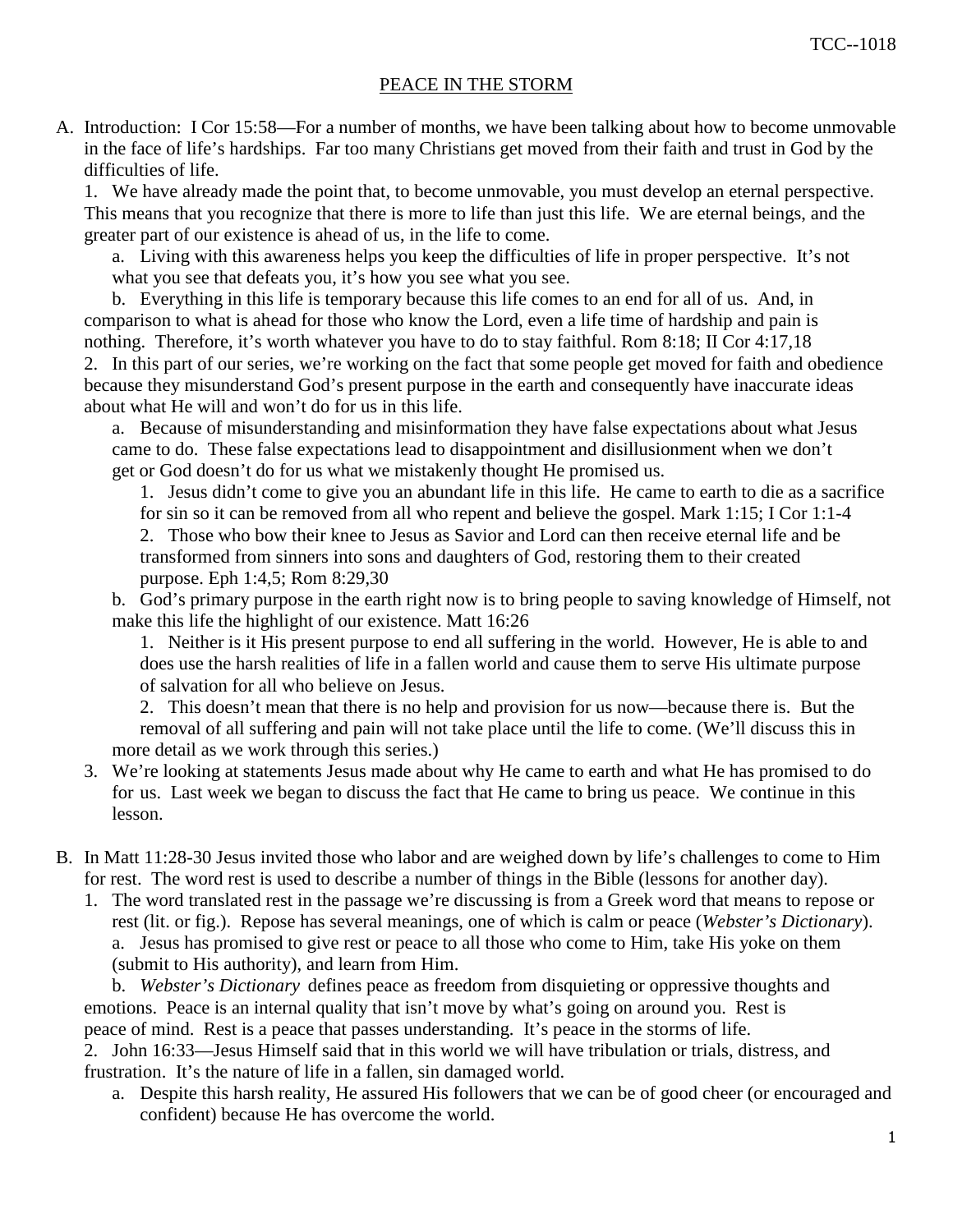1. There are many points we could and will eventually make about this statement. But for now, notice that Jesus prefaced His statement with these words: John16:33a—I have told you these things so that in Me you may have peace.

 2. Jesus contrasted His statement about life's trials with the fact that we can have peace through Him in the midst of life's hardships.

 b. Jesus made this statement about peace at the end of remarks He made at the Last Supper. The night before He was crucified, at the Passover meal, Jesus spent much time preparing His twelve disciples for the fact that He was soon going to leave them (chap 13-17). Earlier in the evening, Jesus told His disciples that He was going to give them His peace. John 14:27

 1. That statement must have astounded His followers because they had been with Him for over three years and had never once seen Him agitated, worried, or fearful. Quite the opposite.

 2. Jesus knew His Father was with Him and for Him, protecting Him and providing for Him. Consider just a few examples:

A. I'm not alone; My Father is with Me (John 8:16;29). My Father loves Me (John 17:23,24).

B. My Father always hears Me when I pray (John 11:41,42). My Father provides (John

6:11). He gives His angels to protect Me (Matt 26:53).

 c. Remember, Jesus is God become man without ceasing to be God (lots of lessons for another day). The point for now is that while Jesus was on earth, He did not live as God. He lived as a man, in dependence on the life of His Father in Him. Acts 10:38; John 14:9,10; etc.

 1. That's why He is our example of how we as sons and daughters of God are supposed to live. Jesus is the standard for Christian behavior. I John 2:6

 2. If Jesus lived as God while on earth, we can't be held to the same standard because we aren't God. We are human beings who have God as our Father, through faith in Christ.

3. Consider the way this verse is rendered in a paraphrase by James Riggs and note several points. John 4:27—And now in the words of men as they take leave of each other, I say to you, "Peace be with you!" But the peace I leave with you is not the empty salutation of everyday leave-taking; it is *my* peace—the peace of soul which amid conflict and trouble has its source in my trust in God and in my future. That is my peace and I give it to you, through your unshadowed faith in me, not as the world gives, thoughtlessly, conventionally, and therefore with little meaning, but really, efficaciously, truly. In view of it and of all I have said to you, I pray you not to let your hearts by distracted by anxiety and grief,

neither let them be afraid.

 a. Jesus wanted them to understand that what He was doing was more than a casual wishing them peace when He left them, as was customary in their culture. I'm giving you the peace that I have, through your faith in Me.

 b. It is peace of soul (or mind) in the midst of trouble and conflict and it comes out of My trust in God My Father and knowledge of My future.

 1. Jesus (in His humanity) lived life in this fallen, damaged world with peace of mind because He knew His Father was with Him and would help Him.

 2. Jesus knew that He was going to the Cross the next day to take the sin of the world on Himself. For the first time ever, Jesus would be cut off from His Father and face a horrific fate. But He

 knew His future was in His Father's hands and that He could trust His Father to get Him through. He knew that what is ahead far outweighs any challenges He had to face in this life. Matt 27:46; Heb 12:2; Heb 2:9: Heb 5:7; etc.

 c. In both this verse and John 16:33 and Matt 11:28-30, Jesus said that this peace comes in part through His words to His followers. We learn of Jesus, the Living Word, through the written Word, the

 Bible. His Word shows us what God is like and how He works. It shows us what He has done, is doing, and will do, and this information gives peace to our soul in the midst of the storms of life.

C. Jesus came to earth to bring peace to men. He came to bring us peace with God which in turn gives peace to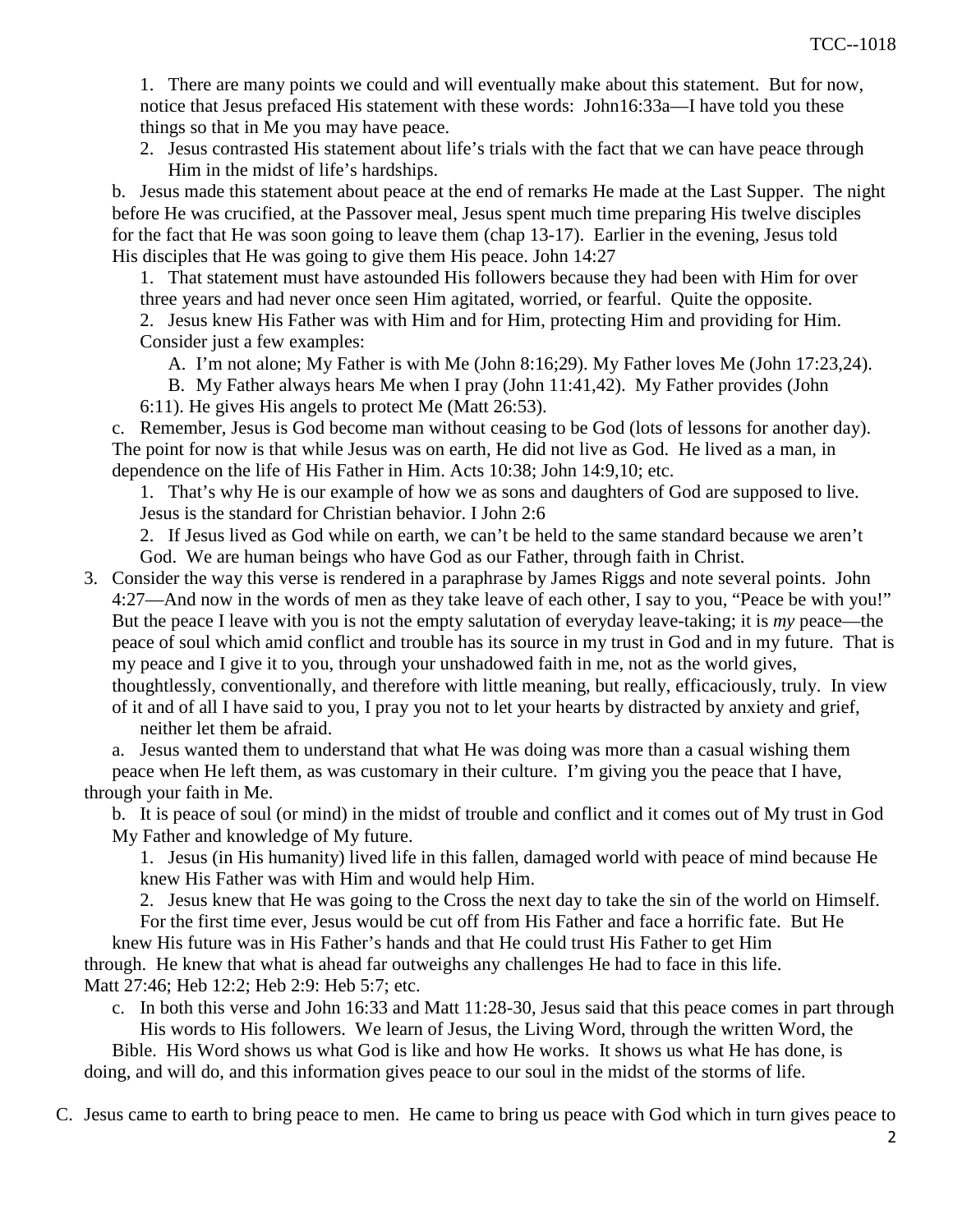our soul (or gives us peace of mind).

 1. We must understand that our greatest problem is not our lack of education or advantages in this world. It's not our bad marriage or our lack of money or our unfulfilling career choice. Our greatest problem is that we are guilty of sin before a holy God, and that makes us His enemy. Rom 5:10

 a. All our other problems end when we die. But the consequences of our greatest problem kick in because, when we leave our bodies at death, we go to a place of everlasting separation from God and all that is good. There is no peace for the wicked. Isa 57:21

 b. Jesus came into this world to bring peace between God and man. The night Jesus was born into this world, angels appeared to shepherds who were tending their sheep in a field and proclaimed: Glory to God in the highest, and on earth peace, good will toward men (Luke 2:14, KJV).

1. People misunderstand this well-known verse to mean that Jesus came to bring world peace. He

 did not. Peace among nations means nothing if everyone goes to Hell. (And, there can be no lasting peace among men until they are first at peace with God.)

 2. Jesus will establish world peace in connection with His Second Coming. In one of the best known prophecies of Jesus before He came into this world, the prophet Isaiah referred to Him as the Prince of Peace Who takes the governments on His shoulders and brings unending peace. Isa 9:6,7

 3. Luke 2:14—and on earth his peace for men on whom his favor rests (NEB); and peace on earth to men that are God's friends (Knox); and on earth peace among men with whom He is well-pleased—men of good will, of His favor. (Amp)

 2. All human beings are cut off from God because of their sin. Eph 4:18—We were "alienated (estranged, self-banished) from the life of God with no share in it" (Amp).

 a. Jesus came to earth to make it possible for enemies of God to become friends of God by making peace between God and man through the Cross.

 1. At the Cross, Jesus took our sin and guilt on Himself and paid the price we owed by dying in our place. He took our place and died for us as us. In doing so, He satisfied justice on our behalf. 2. Col 1:20,21—Jesus made peace between us through His death so that we can be reconciled to God. He did this so that: "Although you at one time were estranged and alienated from Him and of hostile attitude of mind in your wicked activities, Yet now has [Christ, the Messiah,] reconciled [you to God] in the body of His flesh through death, in order to present you holy and faultless and irreproachable in His [the Father's] presence" (Col 1:23, Amp).

 b. Jesus came to earth to save us from our sin by justifying us. To be justified means to be declared righteous or acceptable to God because justice has been satisfied on your behalf through the work of your substitute.

 1. Rom 5:1—Therefore, since we are justified — acquitted, declared righteous, and given a right standing with God — through faith, let us [grasp the fact that we] have [the peace of reconciliation] to hold and to enjoy, peace with God through our Lord Jesus Christ, the Messiah, the Anointed One. (Amp)

 2. Isaiah also prophesied, under the inspiration of the Holy Spirit, of the effects of the righteousness the coming Messiah would bring to His people. Isa 32:17—And the effect of righteousness shall be peace [internal and external], and the result of righteousness, quietness and confident trust forever. (Amp)

 3. Once we are justified God can then treat us as though we never sinned and do what He planned to do since before the foundation of the world. He can give us eternal life. Titus 1;2

a. Eternal life is not live forever life. All human beings have eternal life from the moment of their

 conception in their mother's womb, in the sense that no one ceases to exist at death. The only question is whether or not you will live eternally with God.

 1. Eternal life is a type of life. It is the life in God Himself. This is why the analogy of new birth is used to describe conversion to Christ. We are born of God and become literal sons and